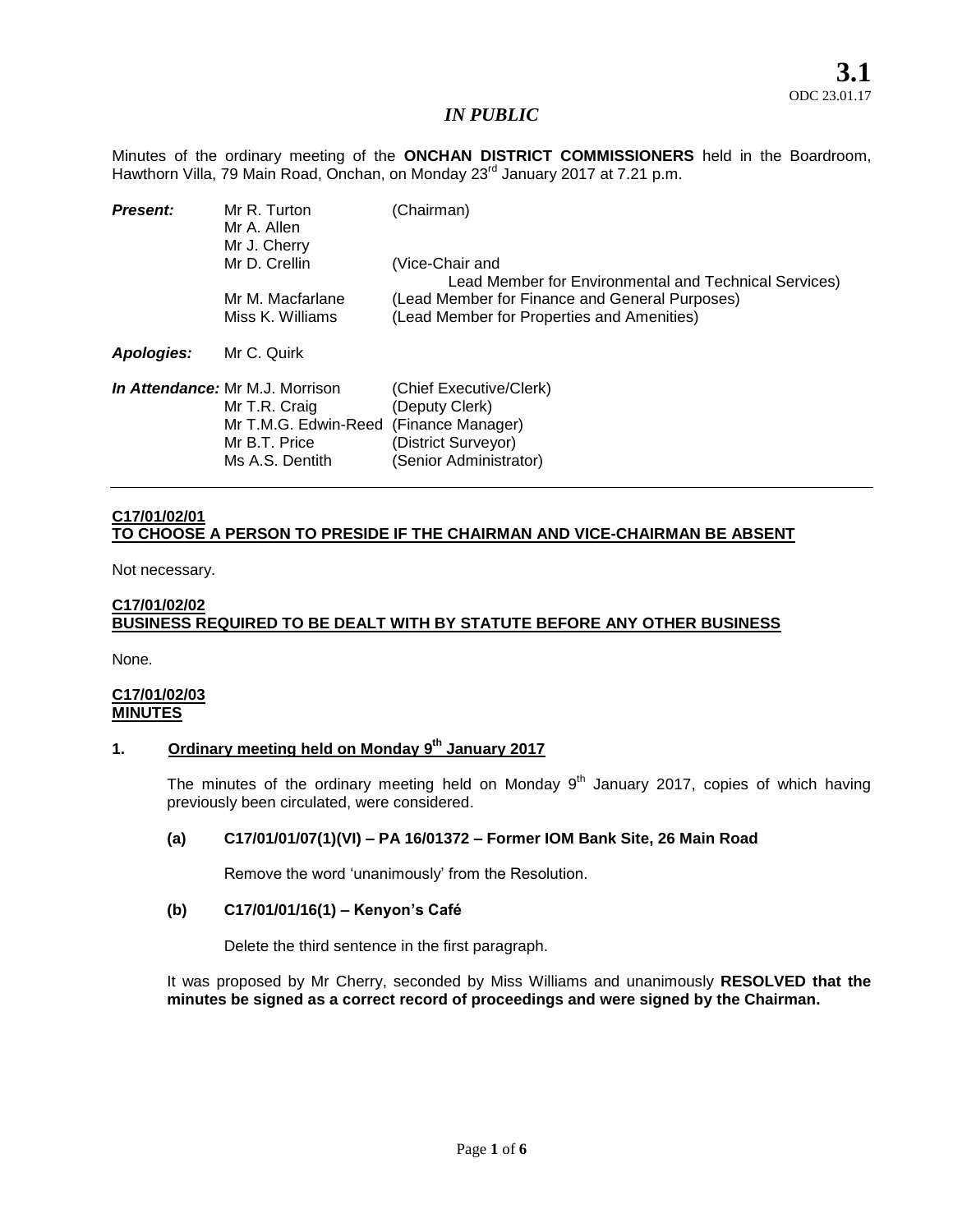# **C17/01/02/04 BUSINESS ARISING NOT REFERRED TO IN THE MINUTES OF ANY SPECIAL COMMITTEES**

### **1. C17/01/01/04(1) - 2 Wybourn Drive**

In answer to question, the District Surveyor advised that a letter had been issued to the owner of the property asking for them to continue to maintain the property to a good standard. The Vice-Chairman asked the District Surveyor to continue to monitor the premises.

#### **C17/01/02/05 BUSINESS EXPRESSLY REQUIRED BY STATUTE TO BE DONE**

None.

#### **C17/01/02/06 BUSINESS ADJOURNED FROM A PREVIOUS MEETING**

None.

#### **C17/01/02/07 PLANNING DECISIONS/COMMUNICATIONS FROM THE DEPARTMENT OF INFRASTRUCTURE PLANNING COMMITTEE**

### **1. Plans to the Board**

- (a) The following plans were considered by the Board.
	- (i) PA 17/00028 24 Ballachurry Close

The District Surveyor advised that the application was for a proposed conservatory to the side of the property. This is a corner plot and the proposal does not create any overlooking to adjoining properties.

It was proposed by Mr Crellin, seconded Mr Cherry, and unanimously **RESOLVED that PA 17/00028 – 24 Ballachurry Close be recommended for approval.** 

(ii) PA 17/00030 – 117 Royal Avenue

Mr Crellin declared an interest.

The District Surveyor advised that the planning application was for a retrospective application for the erection of a shed located at the front corner of the garden. This is highly visible on the junction of Royal Avenue and Alberta Drive. It is not a permitted development and is subject to a planning application.

After discussion, it was proposed by Mr Macfarlane, seconded by Mr Cherry, and **RESOLVED that PA 17/00030 – 117 Royal Avenue that a letter be sent to the Planning Committee advising that the Commissioners recognise the limited space within the plot to locate a shed and are minded to accept the proposals but would ask if a condition could be imposed to let the hedge grow to offer screening or the shed is painted in a colour to soften its visual impact.**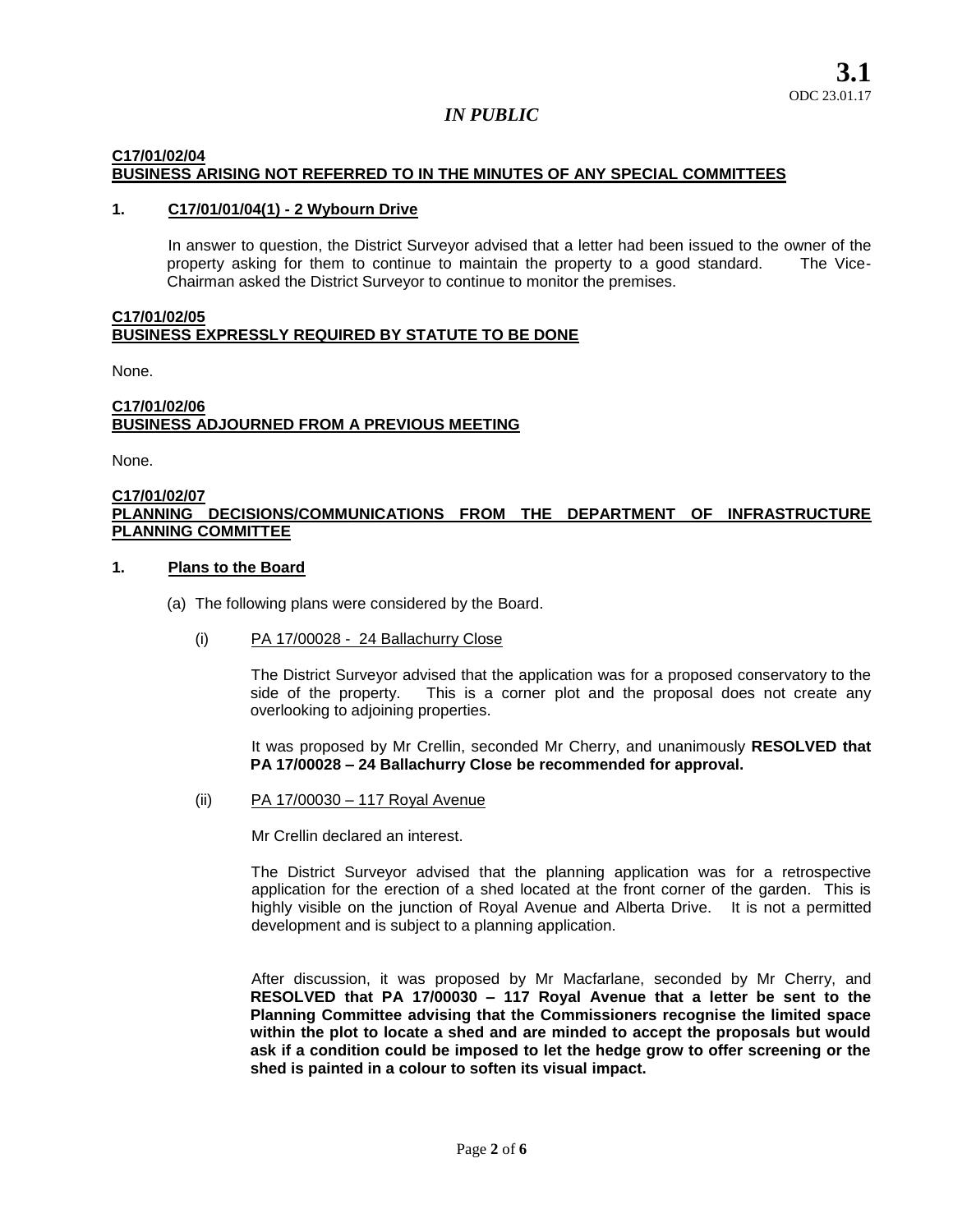### **(iii)** PA 16/01050 – Strathallan Cliff House, Strathallan Road

The District Surveyor advised that the planning application shows revised details for a new dwelling. The revision indicates the removal of a tree following discussion with Department of Environment, Food and Agriculture. New trees are to be planted in mitigation. Previous ODC recommendation was for Approval.

It was proposed by Mr Crellin, seconded by Mr Allen, and unanimously **RESOLVED that PA 16/01050 – Strathallan Cliff House, Strathallan Road, be recommended for approval.** 

### **2. Planning Communications**

None.

#### **C17/01/02/08 FINANCE AND GENERAL PURPOSES MATTERS**

### **1. Rate Arrears**

The following matter was considered in committee and transferred to the public domain.

Report of the Finance Manager dated  $17<sup>th</sup>$  January 2017, having previously been circulated, was considered. The Finance Manager advised of payments received since the last meeting of the Board and gave updates with regard to action being undertaken. Discussion ensued with regard to historic defaulters.

In answer to question, the Chief Executive explained that the rate debt is not written off but becomes a debt on the property.

### **2. Rent Arrears**

The following matter was considered in committee and transferred to the public domain.

Report of the Finance Manager dated  $17<sup>th</sup>$  January 2017, having previously been circulated, was discussed. The Finance Manager advised that the report was not fully comparable with the previous month due to the effect of the public holidays. There was an increase in arrears due to the festive period which was not unexpected. However, over 60% of the reported defaulters had paid significant amounts in the last two weeks.

In answer to comment, the Deputy Clerk advised that as the tenants had not engaged with the Finance Team, Notices to Quit had been issued on 4 more tenants. There are a number of tenants in rent arrears who are on a fixed five year tenancy. One of the factors to consider before renewing a five year tenancy will be the rent payment history. The Deputy Clerk advised that he had written to those tenants who will be affected to give them an opportunity to correct their payment patterns.

The Finance Manager gave a brief explanation with regard to how the rents are calculated on the social housing stock and that this included an element based on the rates of the property.

The Lead Member for Properties and Amenities advised Members that each year, when the new rent levels are set, tenants receive a breakdown of how their rent is calculated. This gives details of the Commissioners rates, water rates, burial rate and the rent element to give a total for the weekly rent payable.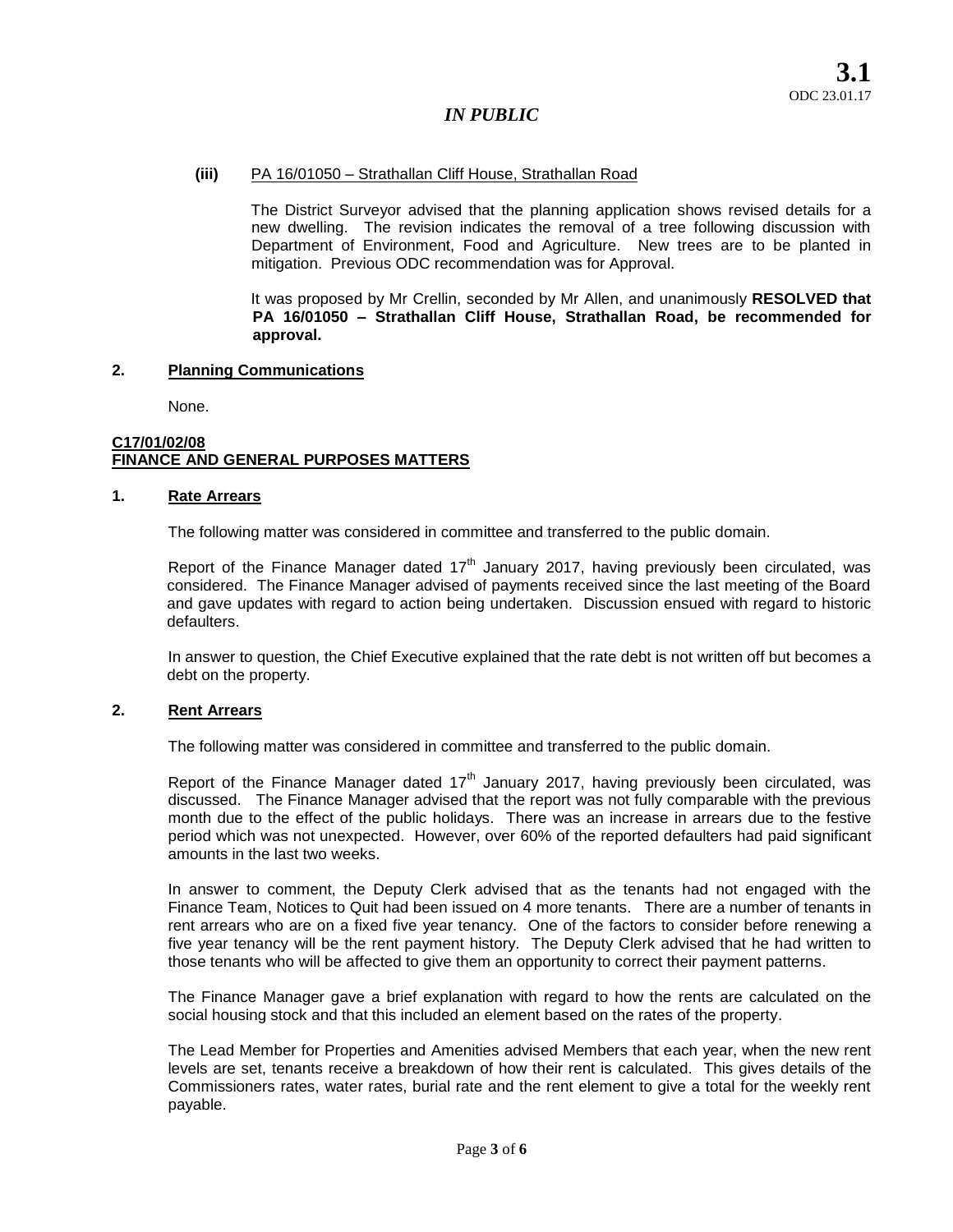In answer to comment, the Deputy Clerk reassured Members that when a Notice to Quit is served this effectively severed the old tenancy. The Board resolved some time ago that once the arrears and mesne profits were cleared than a new five year fixed term tenancy could be offered. An explanation was given with regard to the process for the granting of a Court Order for possession.

### **3. Internal Audit 2016/17**

The following matter was considered in committee and transferred to the public domain.

Report of the Finance Manager dated  $13<sup>th</sup>$  January 2017, having previously been circulated, was discussed.

In answer to question, the Finance Manager advised that the risks are reviewed for the whole Authority.

It was proposed by Mr Macfarlane, seconded by Mr Cherry, and was unanimously **RESOLVED:-**

- **That the Board agrees that the scope of the internal audit for the financial year ended 31st March 2017 is to be as detailed in the Finance Manager's Memorandum "Internal Audit 2016/17" dated 13th January 2017.**
- **That the Lead Member for Finance and General Purposes and the Chairman meet with the Internal Auditors once their report is finalised. Should any matters of concern be raised, then the Internal Auditors will be invited to meet with the Board.**

The Chairman requested that a review of the points raised from the previous report be undertaken to ensure they have been addressed.

# **4. Rate Setting for the year 2017/18 and Budget for Year Ended 31st March 2018**

The following matter was considered in committee and transferred to the public domain.

Report of the Chief Executive dated 23<sup>rd</sup> January 2017, and the reports of the Finance Manager dated 11<sup>th</sup> January 2017, having previously been circulated, were discussed.

The Lead Member for Finance and General Purposes thanked the officers for the detailed reports.

The Finance Manager advised the Board that the Authority needed to keep reserves to a minimum of at least 25% of rate income. He also indicated that between 25% and 33% was reasonable and prudent.

After discussion, it was proposed by Mr Macfarlane, seconded by Mr Cherry, and **RESOLVED that the rate be set at 312p in the pound for the financial year 2017/18. In order to achieve this figure, early payment discount would be reduced to 4% and further savings in expenditure would be made.** 

*For: Messrs Turton, Macfarlane, Cherry, Crellin and Miss Williams Against*: *Mr Allen.* 

The Chairman requested that Members were not to discuss the resolution until the press release had been issued.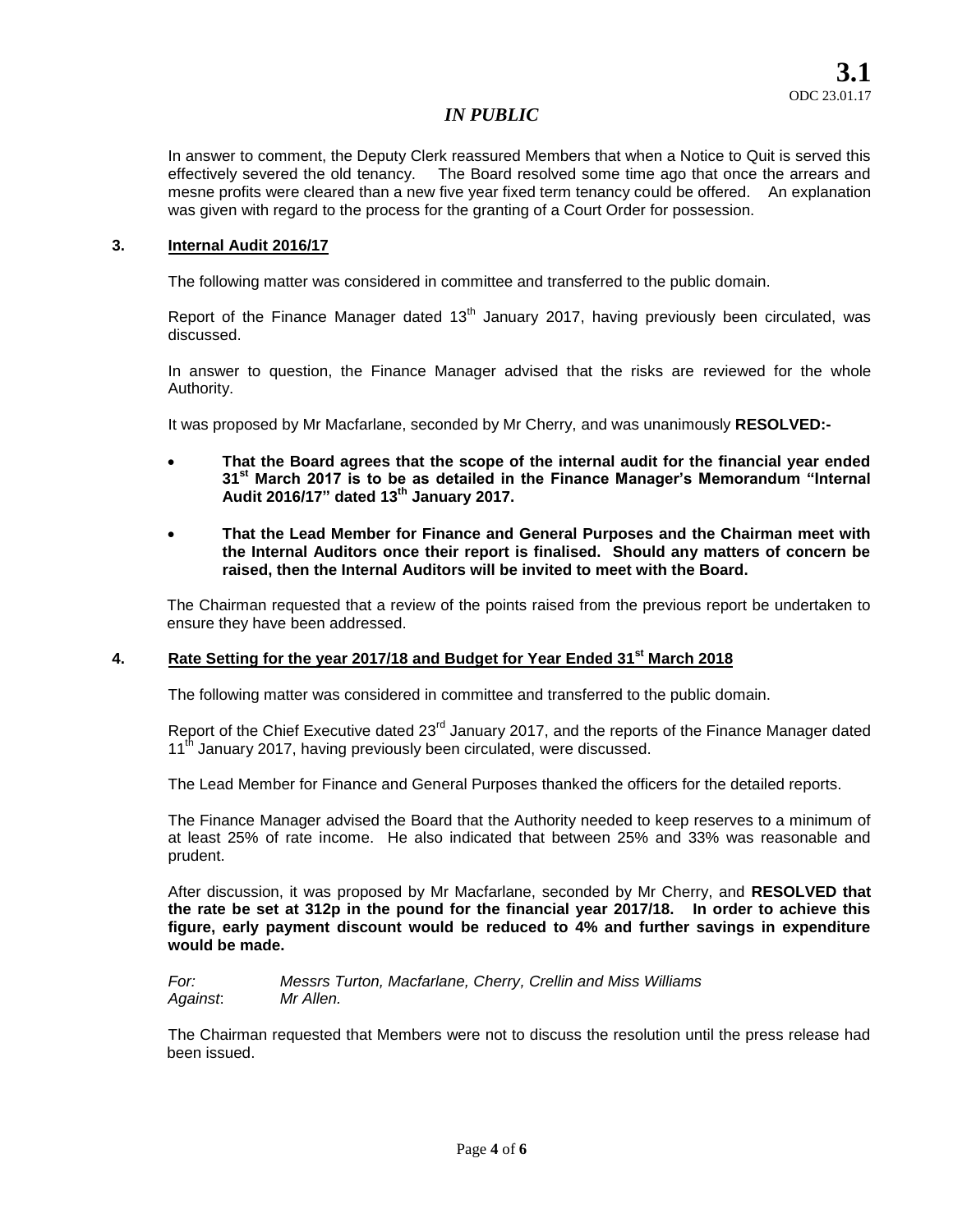# **C17/01/02/09 REPORT FROM THE CLERK OR OTHER OFFICER**

## **1. Onchan Park – Tennis Courts**

The following matter was considered in committee and transferred to the public domain.

Report of the Chief Executive dated  $18<sup>th</sup>$  January 2017, having previously been circulated, was discussed.

After discussion, it was agreed in principle that the area could be used for car parking. The Chief Executive and District Surveyor to investigate further and report back to the next meeting of the Board.

#### **C17/01/02/10 LETTERS, PETITIONS, MEMORIALS AND OTHER COMMUNICATIONS**

None.

## **C17/01/02/11 QUESTIONS**

None.

# **C17/01/02/12 MOTIONS**

None.

#### **C17/01/02/13 ENVIRONMENTAL AND TECHNICAL SERVICES MATTERS**

# **1. C17/01/01/04(3) – Groudle Glen House**

The following matter was considered in committee and transferred to the public domain.

Report of the Chief Executive dated  $18<sup>th</sup>$  January 2017, having previously been circulated, was discussed.

After discussion, it was proposed by Mr Turton, seconded by Mr Crellin, and unanimously **RESOLVED that the Authority commences a prosecution under Section 58 of the Local Government Act 1985.** 

### **2. Hawthorn Villa – Garages**

The following matter was considered in committee and transferred to the public domain.

Report of the Chief Executive dated  $18<sup>th</sup>$  January 2017, having previously been circulated, was discussed.

After discussion, it was agreed in principle that the area may be let out for commercial use. The Chief Executive and District Surveyor to investigate further and report back to the next meeting of the Board.